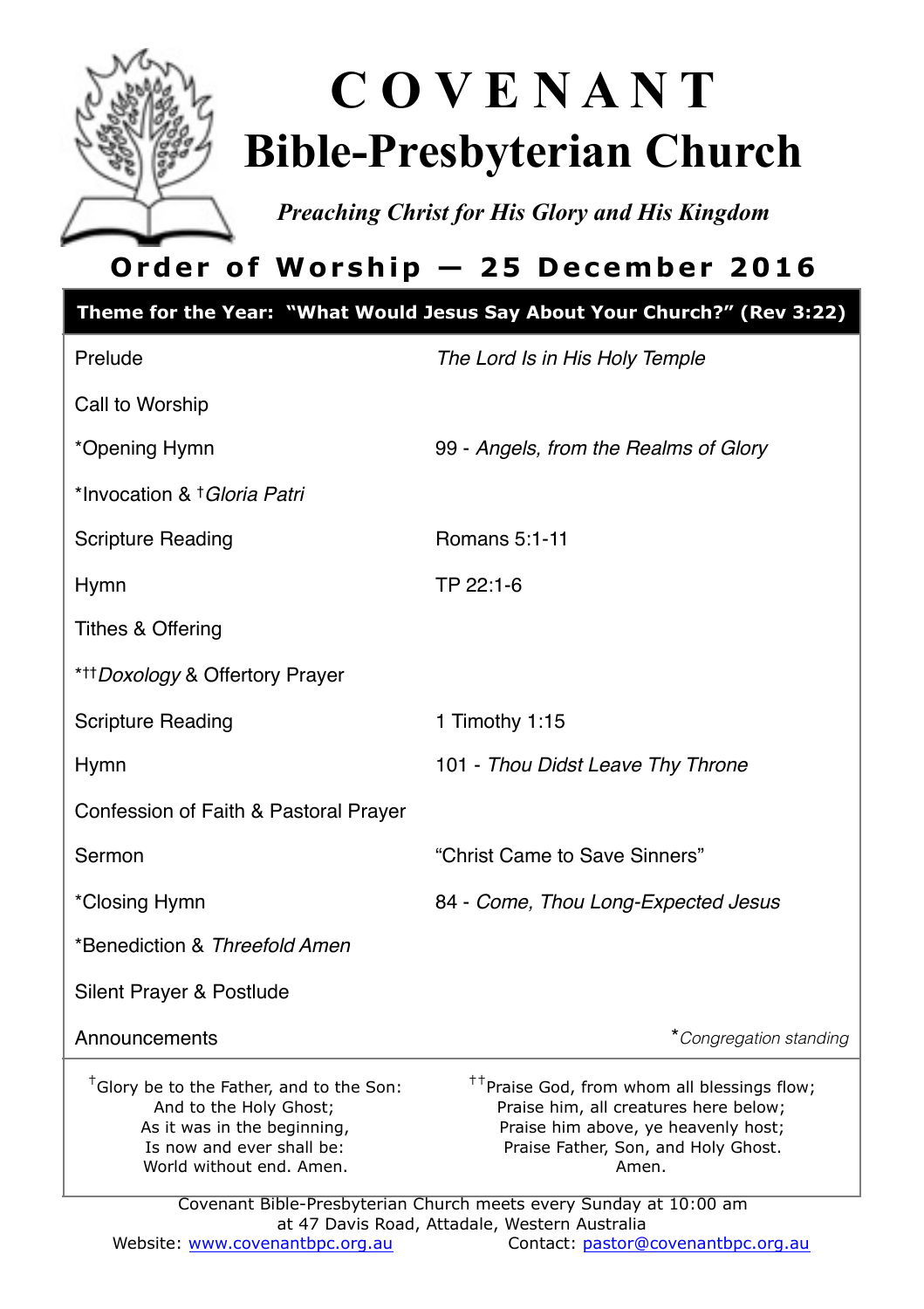#### **How and What A Church Sings Matters (Part II)**

In last week's bulletin, we saw the importance of singing to God and what God expects us to sing should matter to us.

It is clear that the Bible instructs us to sing the psalms. We may have many sentimental or subjective reasons against singing the psalms but Scripture is undeniably clear we must. Historical Christianity has been obedient to that.

But it is important to sing the hymns composed by uninspired men. And we can't sing just any hymns. That is why a good hymnal is important.

#### *Why Isn't Singing the Psalms Enough?*

If the Psalms were good enough for Christ, his apostles, David and the OT saints, why aren't they enough for us?

It is because they do not speak explicitly of Christ. While the gospel can be found in the OT (Gen 3:15), it is clearer in the NT (John 3:16).

We not only need the OT, but we need the NT. Hence, we not only need the psalms, we need songs in NT language.

Christian praise cannot be confined to language of less light and privilege.

#### *Biblical Hymns Were Born in Heaven*

Songs that were not Psalms were already sung in heaven, long before the first human hymns were written.

Revelation 5:9 records the praise of the 24 elders. They sang a new song in words which were not the Psalms.

If it is right to sing such new songs in heaven, how can it be wrong to sing them on earth?

#### *Hymns in the Early Church*

Thomas Manton was a Presbyterian theologian who wrote the preface to the Westminster Confession of Faith.

In writing to defend hymnody, he said, *"I confess we do not forbid other songs, if grave and pious, after good advice they may be received into the Church.* 

*Tertullian, in his* Apology*, showeth that in the primitive times they used this liberty, either to sing scripture psalms or such as were of private composure."*

Many of these early hymns were paraphrases of scripture.

Pliny the Younger recorded that benedictions, prayers, and doxologies (particularly Rom 11:33-36, and those in Rev 4 and 5) were sung in the early church.

One of the oldest Christian hymns was the "Gloria" which was modeled after the angels' song in at Jesus' birth.

Hymn singing was promoted by Ambrose of Milan (AD 340-397). This led to the proliferation of various Latin and Saxon hymns. This lasted for centuries until singing was somehow restricted to the Roman Catholic priesthood.

#### *Hymns in the Reformation Church*

During the Reformation, the people were allowed to sing once again. Martin Luther versified the psalms and composed hymns based on the psalms.

Calvin himself published a songbook in 1539. It contained the psalms and versifications of Simeon's Song, the 10 commandments, and the Apostles' Creed. Even one hymn found in his songbook - "I Greet Thee, Who My Sure Redeemer Art" - is attributed to Calvin.

#### *English Hymnody*

Although German Lutherans had been singing hymns for over a hundred years, Calvinists had not. This was particularly true for the English churches.

The first modern English hymn was introduced in 1673 by Benjamin Keach, a Particular Baptist. This practice caused much controversy in England as most sang only the Psalms.

Hymn singing was also proliferated by Isaac Watts. Many of his hymns were paraphrases of the psalms in New Testament language.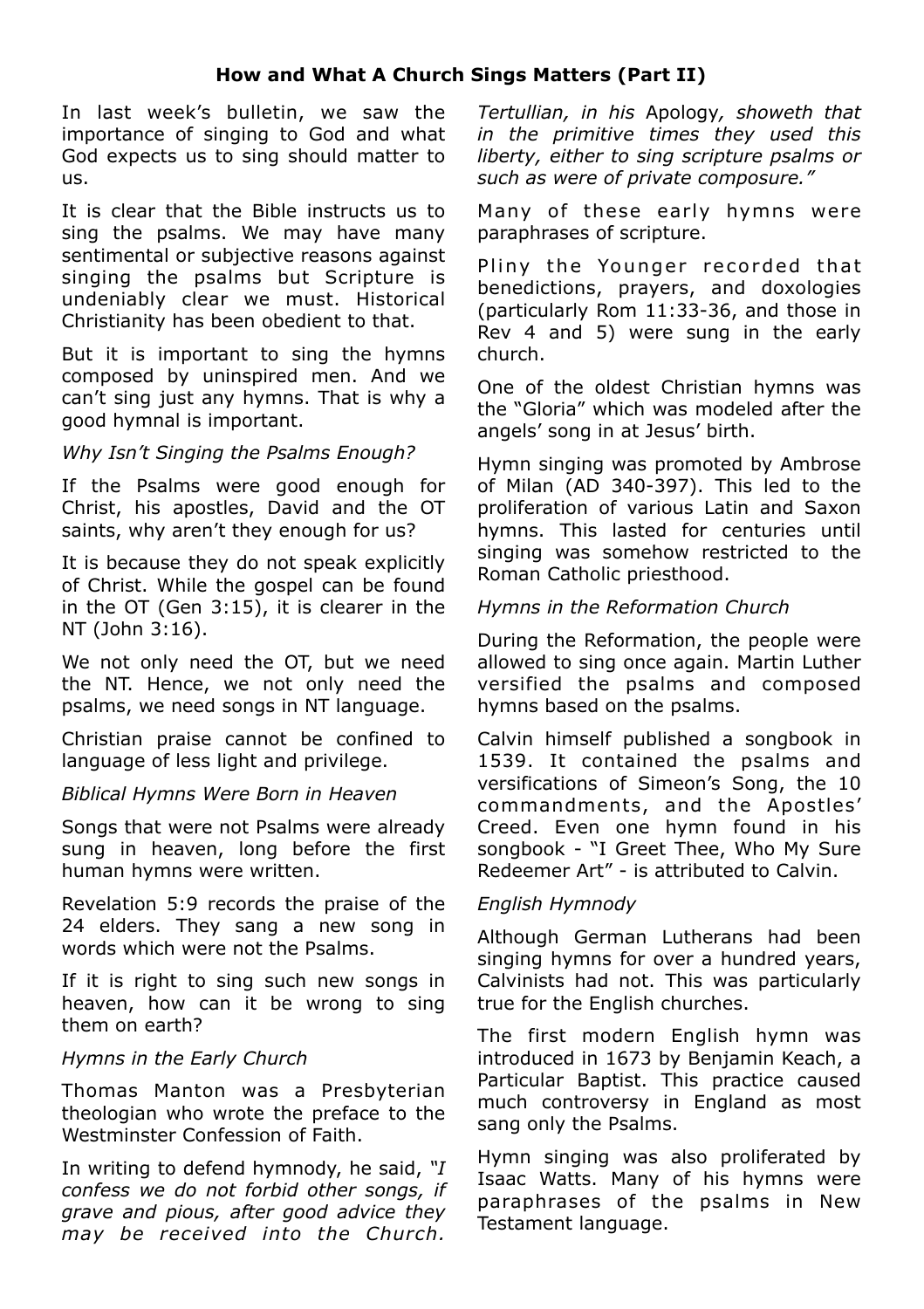More hymn-writers followed during the 18th century, but none more prominent than Charles Wesley.

#### *How They Wrote Their Hymns*

The hymn-writers of this age were mind ful to compose their hymns following certain standards:

The hymns were psalm-like. They reflected the example and method of the psalms. The topics found in the psalms were also found in these hymns.

The hymns were also edifying - that is, like the psalms, the hymns taught the Word.

They had the capacity to throw light on scriptural truth to encourage a spiritual response. Since hymns were sung to God, and God is an intelligent God, these hymns were chock full of doctrine.

The hymns were also doctrinally clear. Just as the psalms were clear on certain truths (no one can miss the meaning of the imprecatory psalms), these hymns were clear on the truths it taught.

If a hymn is so unclear that it can be universally accepted, it misses the point.

The hymns were a balance of objectivity and subjectivity. Objective hymns sing about God, his person, his truth, his way with us, and even sing to God. Subjective hymns sing about us, our moods, our feelings, our aspirations, our response.

Often many modern hymns are very subjective - that's why they are so popular. Who doesn't love singing sentimental songs?

But it takes work to sing and understand the songs of old! They are very objective. But make no mistake, they also deal with dark emotions many modern hymns seek to avoid.

As time passes, certain things may change. The style may change - whether it is presented as prose or as poetry. Even the style of versification and rhyme may change.

And as time passes, even the musical genre may change. We don't expect hymns to be sung only to the tunes of time past.

And this is historical - many of the hymns we sing today have many tunes associated with them, from different times and regions.

But one thing that should never change in hymns are the content, the subject, and the gravity.  $\sim$  Pastor



#### **Westminster Larger Catechism**

Q. 115. Which is the fourth commandment?

A. The fourth commandment is, Remember the Sabbath day, to keep it holy. Six days shalt thou labor, and do all thy work: but the seventh day is the Sabbath of the Lord thy God: in it thou shalt not do any work, thou, nor thy son, nor thy daughter, thy manservant, nor thy maidservant, nor thy cattle, nor thy stranger that is within thy gates: for in six days the Lord made the heaven and the earth, the sea, and all that in them is, and rested the seventh day: wherefore the Lord blessed the Sabbath day and hallowed it.

Q. 116. What is required in the fourth commandment?

A. The fourth commandment requireth of all men the sanctifying or keeping holy to God such set times as he hath appointed in his Word, expressly one whole day in seven; which was the seventh from the beginning of the world to the resurrection of Christ, and the first day of the week ever since, and so to continue to the end of the world; which is the Christian Sabbath, and in the New Testament called The Lord's Day.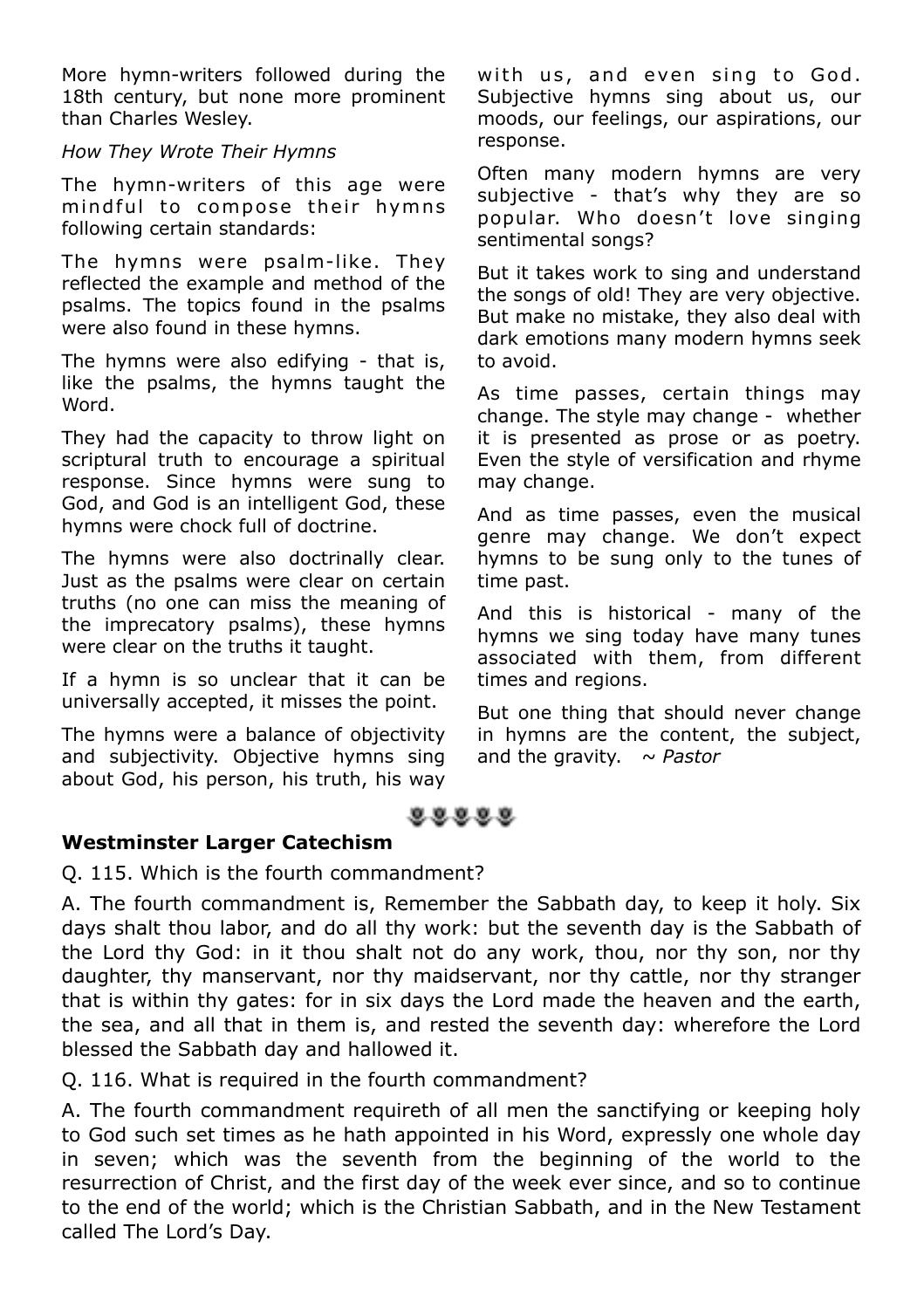## **Worship Service Roster**

| Service                  | This Week (25.12.16)     | Next Week (1.1.17)             |  |
|--------------------------|--------------------------|--------------------------------|--|
| Speaker                  | Mark Chen                | Mark Chen                      |  |
| Worship Leader           | Mark Chen                | Mark Chen                      |  |
| Pianist                  | Valerie Ong              | Edward Lim                     |  |
| Welcomers                | Jacob & Merilyn Woo      | John & Adeline Ng              |  |
| <b>Offering Stewards</b> | Ken Hong*, Ken Chong*    | Chris Budiman*, David Pang*    |  |
|                          | Steven Lim, Paul Butler  | Micah Chiang, David Lim        |  |
| Usher                    | Josephine Austin         | Merilyn Woo                    |  |
| <b>Kitchen Duties</b>    | Helen Wong*, Grace Wang  | Nancy Lim*, Val Withnell       |  |
|                          | Jenni Budiman            | Jesslyn Leow, Florence Orchard |  |
| <b>Prayer Meeting</b>    | 30 December 2016         | 6 January 2017                 |  |
| Facilitator              | Prayer Meeting in Recess | Mark Chen                      |  |
| Pianist                  |                          | Nancy Lim                      |  |

#### **Announcements**

- 1. A warm welcome to all worshipers. May God richly bless you. Please stay behind after the service for fellowship and tea.
- 2. We will be celebrating Lord's Supper next Lord's Day. Please bring a dish to share at the fellowship lunch.
- 3. Next week's message: "Opposition Is Bound to Happen" (Acts 4:1-12).
- 4. Junior Worship is in recess until 15 January 2017. Parents, please prepare your children to worship in the main service.
- 5. Watch Night Service. Saturday, 31 December 2015, 7:45 pm. Please come prepared to give your testimony in word and song.
- 6. Bible Conference 2017. Dates: 18-21 April 2017. Speaker: Dr Bob Jones III. Venue: Bayview Geographe Resort. Please register with Ken and Jackie Hong.

| <b>Appointments for the Week</b>      | Last Lord's Day Tithes & Offering, &<br><b>Attendance</b>                                 |  |  |  |
|---------------------------------------|-------------------------------------------------------------------------------------------|--|--|--|
| Watch Night Service<br>7:45 pm<br>SAT | General Fund - \$2,577.60 (#648 - \$800.00).<br>Missions Fund - \$140.00. Building Fund - |  |  |  |
| 9:00 am<br>Sunday School<br>SUN       | \$105.00 (#505 - \$105.00). Total Tithes &                                                |  |  |  |
| 10:00 am Worship Service              | Offering - \$2,822.60<br>Attendance - 126.                                                |  |  |  |
|                                       |                                                                                           |  |  |  |

#### **Building Fund to Date**

| Available Building Fund | \$80,093.93      |  |
|-------------------------|------------------|--|
| Last Week's Collection  | \$105.00         |  |
| Total                   | \$80,198.93      |  |
| Outstanding Loan        | $-$ \$416,000.00 |  |
| Amount Still Needed     | \$335,801.07     |  |
|                         |                  |  |

Building Fund Account: Covenant Bible-Presbyterian Church *(Westpac Bank, Applecross) Outstanding Loan - \$416,000.00* BSB: 036-031 Acct: 316969 *Amount Still Needed \$335,801.07* SWIFT: WPACAU2S

Elders: *Mark Chen (Pastor)* 6114 4242, 0415 932 373. *Jimmy Orchard* 0413 274 407. Deacons: *Ken Chong* 0402 553 313. *LH Chua* 0435 601 373. *Johnson Lim* 0402 145 682. *Jacob Woo* 0421 212 206.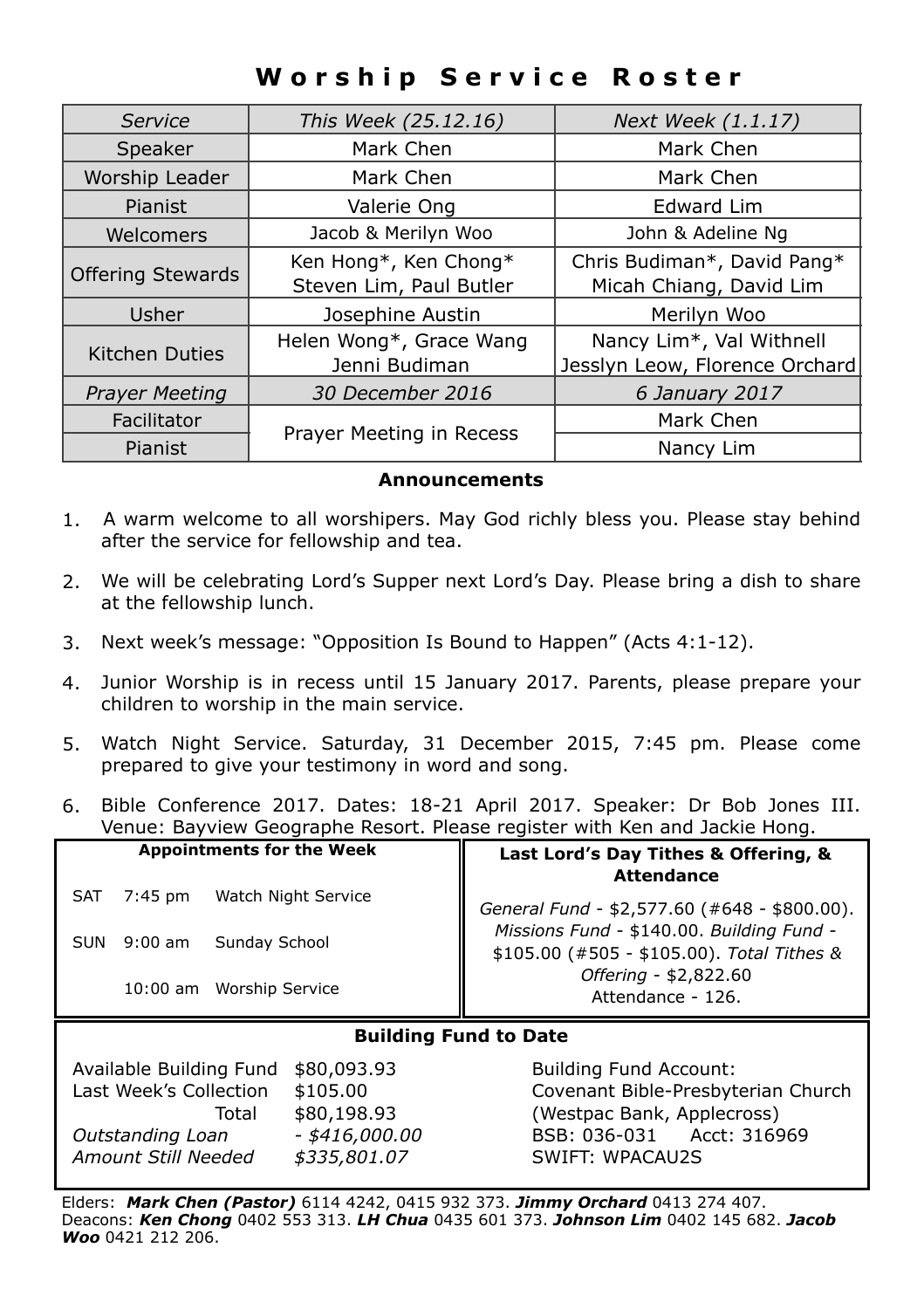

# **C O V E N A N T Bible-Presbyterian Church**

*Preaching Christ for His Glory and His Kingdom* 

## **Message Forecast for January - March 2017\***

*"What Would Jesus Say About Your Church?" (Rev 3:22)* 

Lord's Day Worship Service:

| JAN        | Title and Text                                         | Speaker  |
|------------|--------------------------------------------------------|----------|
| $1**$      | Imprisonment Was Bound to Happen (Acts 4:1-12)         | МC       |
| 8          | <b>TBA</b>                                             | P Chng   |
| 15         | <b>TBA</b>                                             | J Gibbon |
| 22         | Their Mouths Were Stopped (Acts 4:13-31)               | МC       |
| 29         | Early Church Unity (Acts 4:32-47)                      | МC       |
| <b>FEB</b> |                                                        |          |
| $5**$      | The Fiery Holiness of God (Acts 5:1-11)                | МC       |
| 12         | The Power of God through Man (Acts 5:12-16)            | МC       |
| 19         | Obey God Rather than Man (Acts 5:17-33)                | МC       |
| 26         | If It Be of God, Ye Cannot Overthrow It (Acts 5:33-42) | MC.      |
| <b>MAR</b> |                                                        |          |
| $5**$      | How Deacons Intensify Gospel Work (Acts 6:1-7)         | МC       |
| 12         | Putting His Life on the Line (Acts 6:8-7:1)            | МC       |
| 19         | The God of Glory (Acts 7:2-8)                          | МC       |
| 26         | But God (Acts 7:9-16)                                  | МC       |

\* Subject to change

\*\* Lord's Supper

Adult Bible Class:

"Westminster Confession of Faith" (cont.)